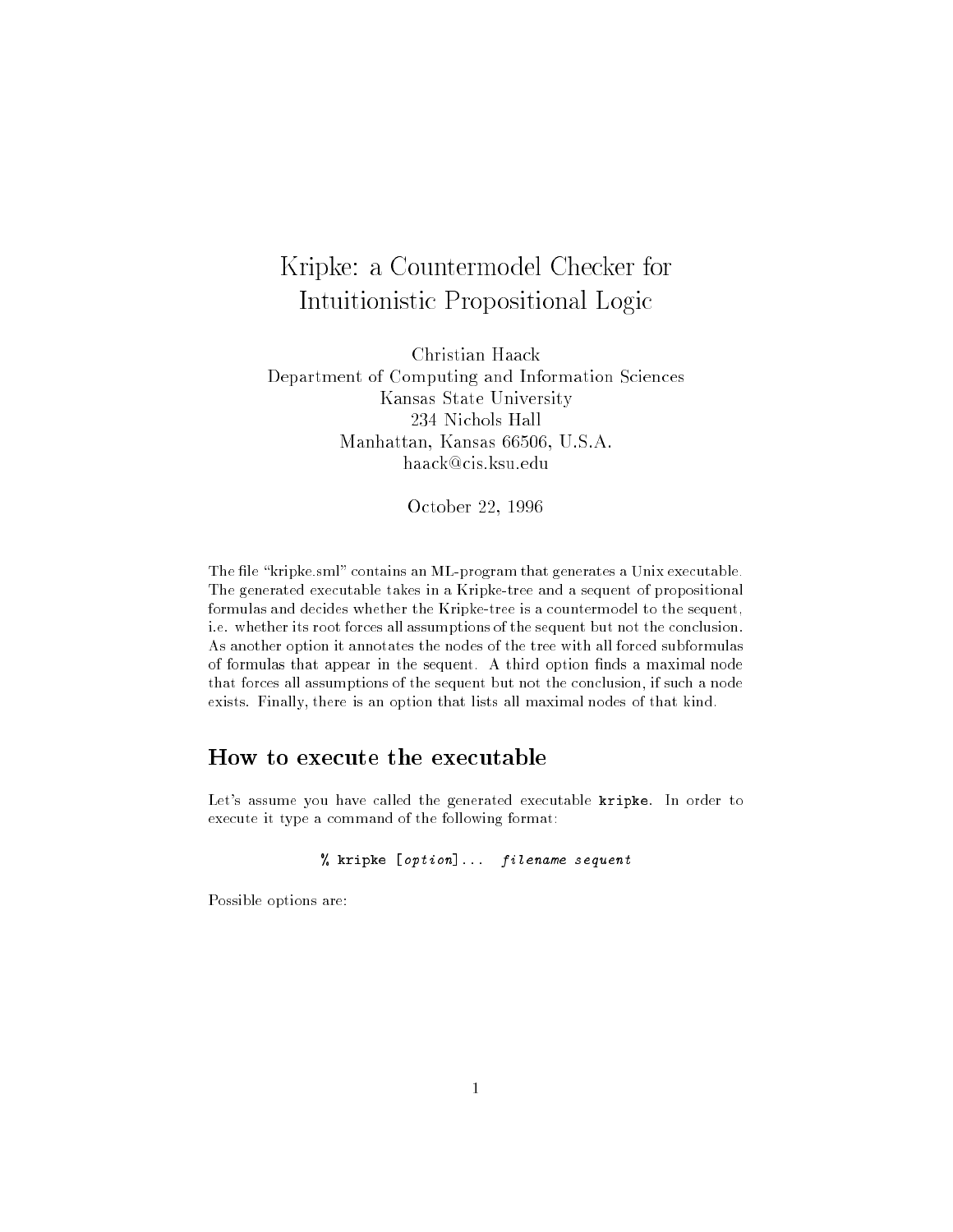| -m --minimal  | use minimal logic                                  |  |  |
|---------------|----------------------------------------------------|--|--|
| -c --check    | check whether the tree's root forces the sequent's |  |  |
|               | assumptions but not its conclusion (default)       |  |  |
| -a --annotate | annotate tree with forced subformulas              |  |  |
| $-f - find$   | find a maximal node that forces assumptions but    |  |  |
|               | not conclusion                                     |  |  |
| $-1$ $-1$ ist | list all maximal nodes that force assumptions but  |  |  |
|               | not conclusion                                     |  |  |
| -h --help     | output help information and exit                   |  |  |
|               |                                                    |  |  |

The sequent is of the form

 $formula, \ldots, formula \Rightarrow formula$ 

Each formula is a propositional formula built up using parentheses, whitespace, propositional variables and the following symbols:

|                     | (falsity)       |                    |                   |
|---------------------|-----------------|--------------------|-------------------|
|                     | (negation)      | highest precedence |                   |
| &                   | (conjunction)   |                    | right associative |
|                     | (disjunction)   | ×.                 | right associative |
| $\rightarrow$       | (implication)   |                    | right associative |
| $\langle - \rangle$ | (biimplication) | lowest precedence  | right associative |

A propositional variable is a nonempty string of lower case letters, upper case letters and digits whose first character is either an upper case letter or a digit.

filename is the name of a file that contains a *labeled tree*. A labeled tree is represented by a sequence of blank and non-blank lines. Each non-blank line represents a node of the labeled tree and is of the following form:

name : {  $varList$ }

The name of the node is a nonempty string of lower case letters, upper case letters and digits.  $varList$  is a possibly empty list of propositional variables separated by commas. In connection with the option --minimal the falsity symbol  $f$  is also a legal element of a *varList*. Each line can be indented. The indentation level is used to indicate how two nodes that are represented by adjacent lines are related.

For each natural number *n* we define sets  $Tree(n)$  and  $Forest(n)$  of sequences of lines of the above format.  $Tree(n)$  will contain labeled trees where the line representing the root is indented to column n.  $Forest(n)$  will contain forests of labeled trees where each line representing a root is indented to column  $n$ . These sets are defined inductively by the following rules:

1. ()  $\in Forest(n)$ , for each natural number *n*.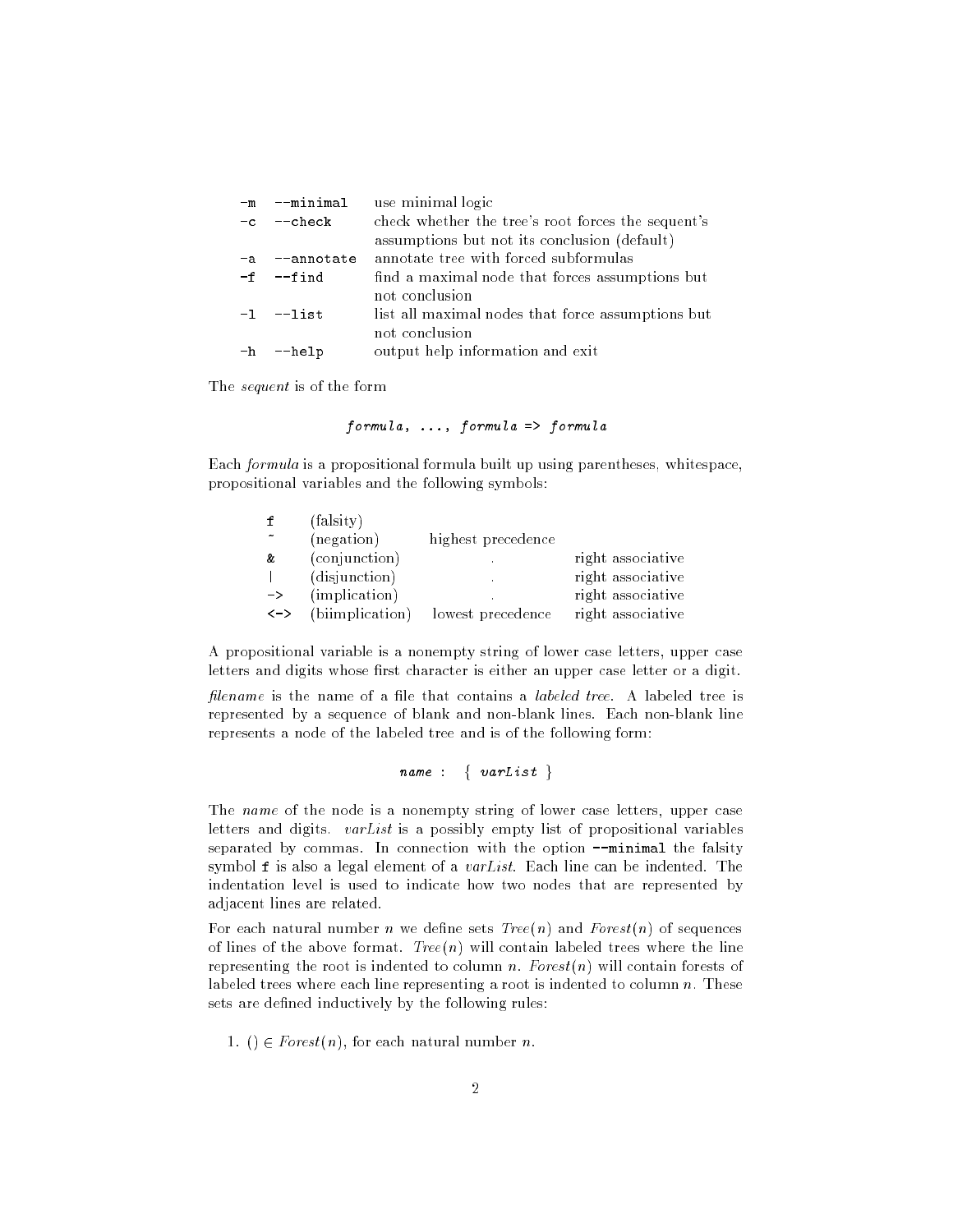Figure 1: A labeled tree

2:fPg 1:fg3:fg0:fg

- 2. If  $(k_1, ..., k_s) \in Forest(n)$  and  $(l_1, ..., l_r) \in Tree(n)$  then  $(k_1, ..., k_s, l_1, ..., l_r) \in$ Forest $(n)$ , for each natural number n.
- 3. If l is a line indented to column n,  $m > n$  and  $(k_1, ..., k_r) \in Forest(m)$  then  $(k_1, ..., k_r, l) \in Tree(n)$ , for all natural numbers n and m.

Now, a labeled tree is a sequence of lines such that when neglecting all blank lines the resulting sequence of lines is an element of  $Tree(n)$  for some natural number  $n$ . From the inductive definition it is clear how such a sequence of lines represents a tree whose nodes are labeled with sets of propositional variables. The representation mapping that maps every such sequence of lines to a labeled tree is given in the obvious recursive way. The labeled tree that is obtained is not a Kripke-tree yet, because there might be nodes whose labeling sets do not include the labeling sets of all their ancestors. However, the labeling sets can be extended to obtain a Kripke-tree by adding to the labeling set of each node the labeling sets of all of its ancestors.

## Examples

Figures 1 and 2 show labeled trees. The sequence of lines in figure 3 is not a labeled tree because of improper indentation. Figures 4 and 5 show the Kripketrees represented by the labeled trees from figures 1 and 2. Figures  $6, 7, 8, 9,$ 11 and 12 show example responses to different invocations of  $\texttt{kripke}$ . In those examples fig1, fig2 and fig10 are names of files that contain the trees from gures 1, 2 and 10, respectively.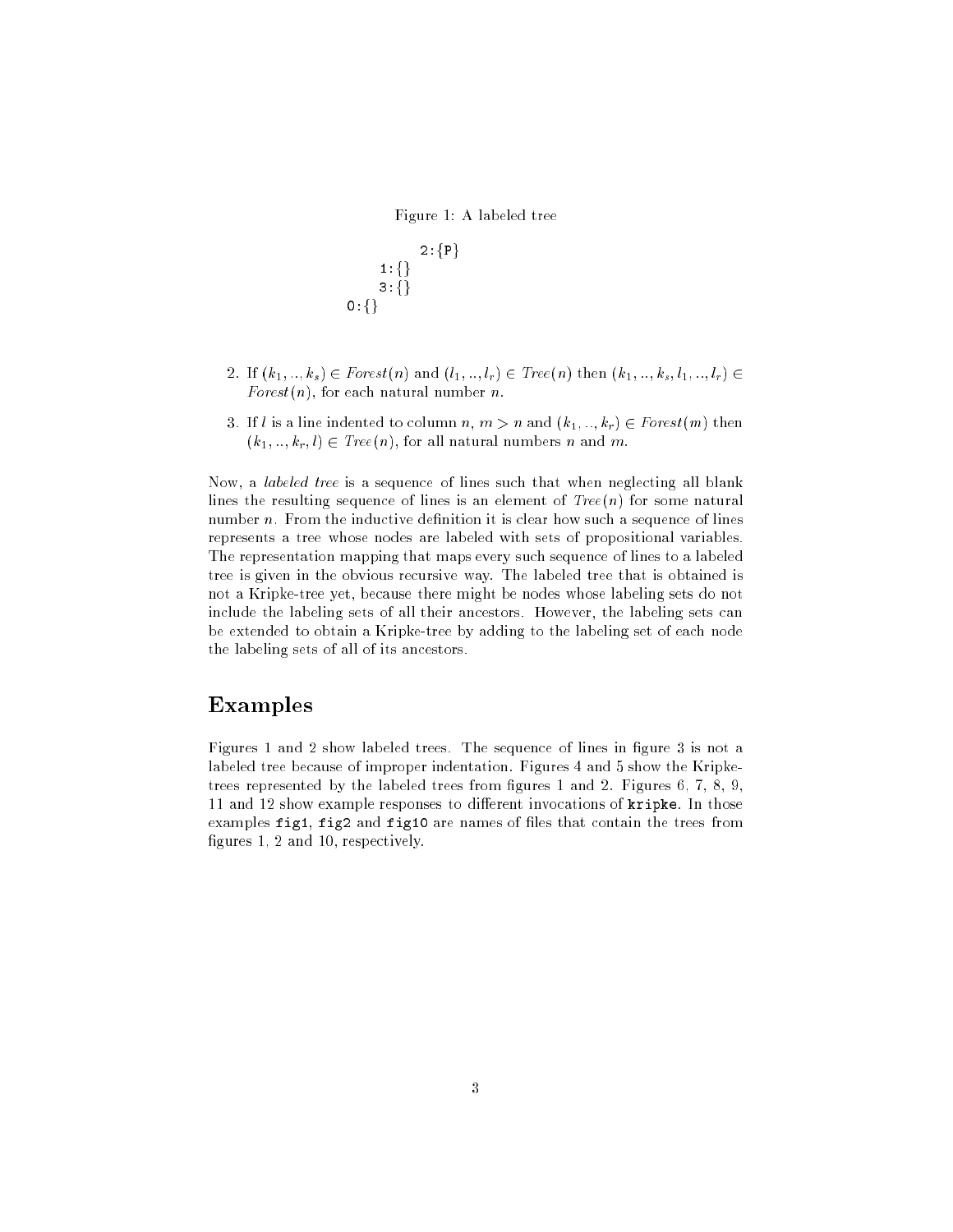Figure 2: A labeled tree

```
aaaa:fRg
           ------
     aa:fPg
                 abaa:fQg
             a.e.u.i
     -aca:\{\texttt{Q},\texttt{R}\}ac:fPg
a:fg
```




Figure 4: The Kripke-tree represented by figure 1



Figure 5: The Kripke-tree represented by figure 2

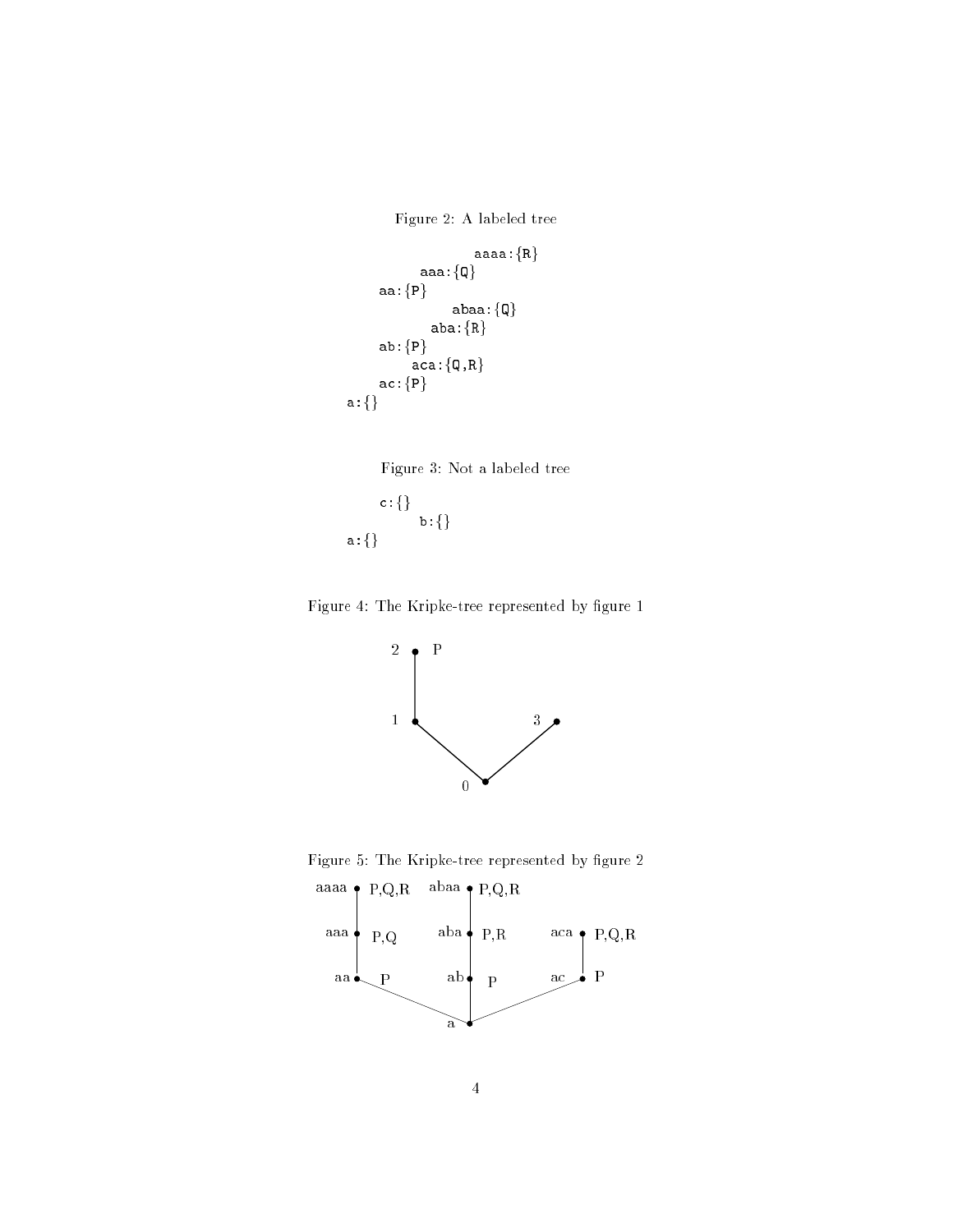Figure 6: The check option (default)

 $\ldots$  . The figure figure figure fig. (  $\ldots$  )  $\ldots$   $\ldots$   $\ldots$   $\ldots$   $\ldots$ 

The assumptions of the sequent hold in the model but the conclusion does not.

[0.010 sec user cpu time (0.010 sec non-gc, 0.000 sec gc)]

Figure 7: The annotate option

 $\ldots$  kripter -a figure -a figure -a figure -a figure -a figure -a figure -a figure -a figure -a figure -a figure -a figure -a figure -a figure -a figure -a figure -a figure -a figure -a figure -a figure -a figure -a figu

```
- . . .
                    ~P | ~~P,
                    \sim P \sim P \sim P \sim P \sim P \sim P \sim P \sim P \sim P \sim P \sim P \sim P \sim P \sim P \sim P \sim P \sim P \sim P \sim P \sim P \sim P \sim P \sim P \sim P \sim P \sim P \sim P \sim P \sim P \sim P \sim P \sim~~P -> P }
                2: { P,
                                     ~\cdots\ddot{\quad} \ddot{\quad}\sim P -> P \sim P \sim P \sim P \sim P \sim P \sim P \sim P \sim P \sim P \sim P \sim P \sim P \sim P \sim P \sim P \sim P \sim P \sim P \sim P \sim P \sim P \sim P \sim P \sim P \sim P \sim P \sim P \sim P \sim P \sim P
                                     ~~P -> P }
- . . . .
                    ~P | ~~P,
                    \sim - P \sim P \sim P \sim P \sim P \sim P \sim
```
0: { }

The assumptions of the sequent hold in the model but the conclusion does not. [0.010 sec user cpu time (0.010 sec non-gc, 0.000 sec gc)]

Figure 8: The find option

 $\alpha$  is the fig. of the fig2  $\alpha$  -p  $\alpha$  -p  $\alpha$  -p  $\alpha$  -p  $\alpha$  -p  $\alpha$  -p  $\alpha$  -p  $\alpha$  -p  $\alpha$  -p  $\alpha$  -p  $\alpha$  -p  $\alpha$  -p  $\alpha$  -p  $\alpha$  -p  $\alpha$  -p  $\alpha$  -p  $\alpha$  -p  $\alpha$  -p  $\alpha$  -p  $\alpha$  -p  $\alpha$  -p  $\alpha$  -p  $\alpha$  -p  $\alpha$  -p Node "ab" forces all assumptions but not the conclusion. [0.000 sec user cpu time (0.000 sec non-gc, 0.000 sec gc)]

Figure 9: The list option

 $\alpha$  are part -line fig2  $\alpha$  -contributed by  $\alpha$  -contributed by  $\alpha$  -contributed by  $\alpha$  -contributed by  $\alpha$ Node(s) "ab", "ac" force(s) all assumptions but not the conclusion. [0.000 sec user cpu time (0.000 sec non-gc, 0.000 sec gc)]